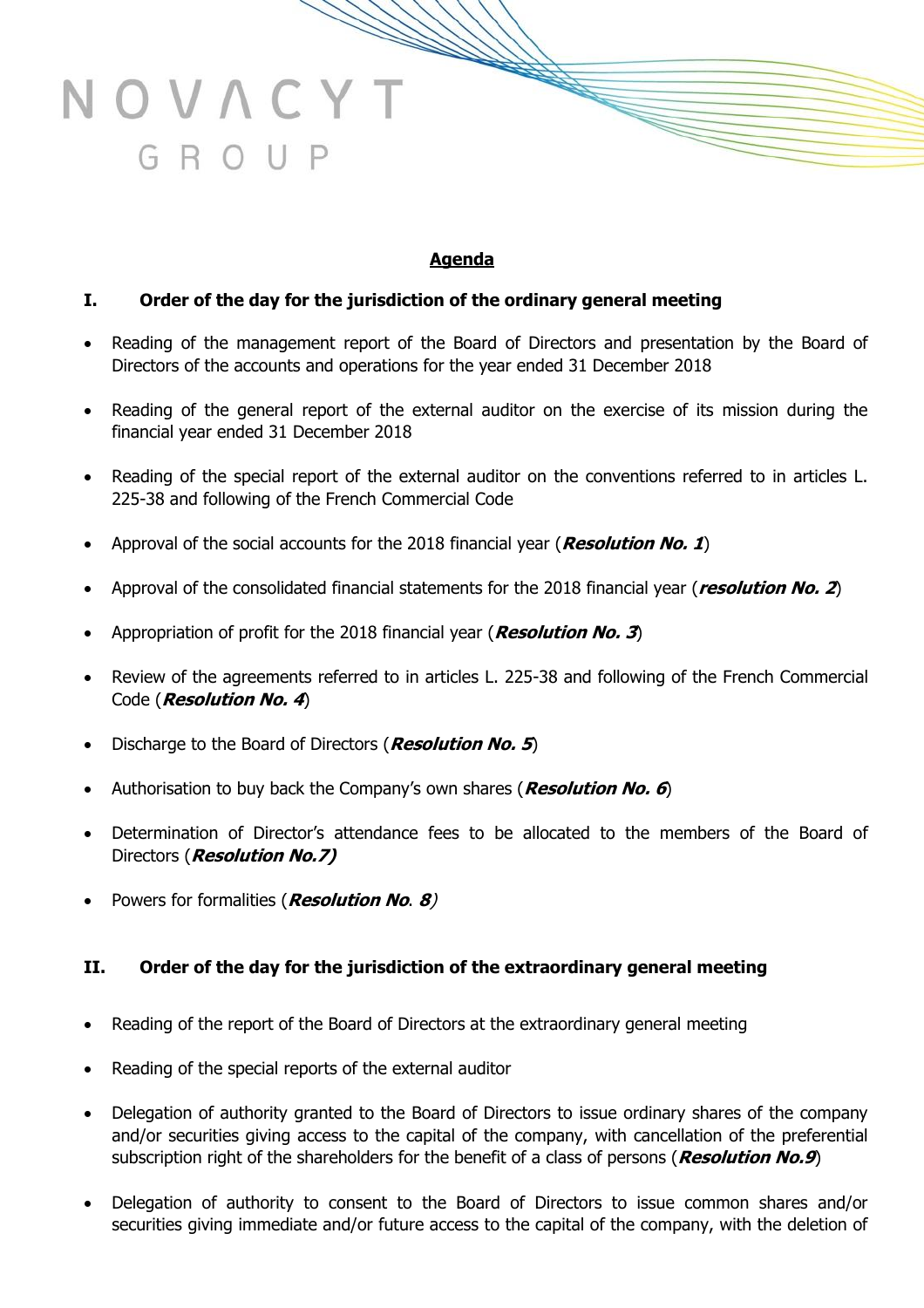the preferential right of subscription of shareholders, in the context of an offer for the benefit of, inter alia, qualified investors or a small circle of investors, as referred to in article l. 411-2 of the monetary and financial code (**Resolution No. 10** )

- Delegation of authority to the Board of Directors for the purpose of issuing common shares of the company and/or securities giving access to the capital of the company, with maintenance of the preferential subscription right (**Resolution No. ° 11**)
- Authorisation given to the Board of Directors in the event of a capital increase, with or without deletion of the preferential subscription rights of shareholders, to increase the number of securities to be issued (**Resolution No. 12**)
- Overall limitation of delegations (**Resolution No. 13**)
- Delegation of authority to the Board of Directors to issue common shares and/or securities giving access to the capital of the company for the benefit of members of a business savings plan (**Resolution No. 14**)
- Powers for formalities (*Resolution n* ° 15)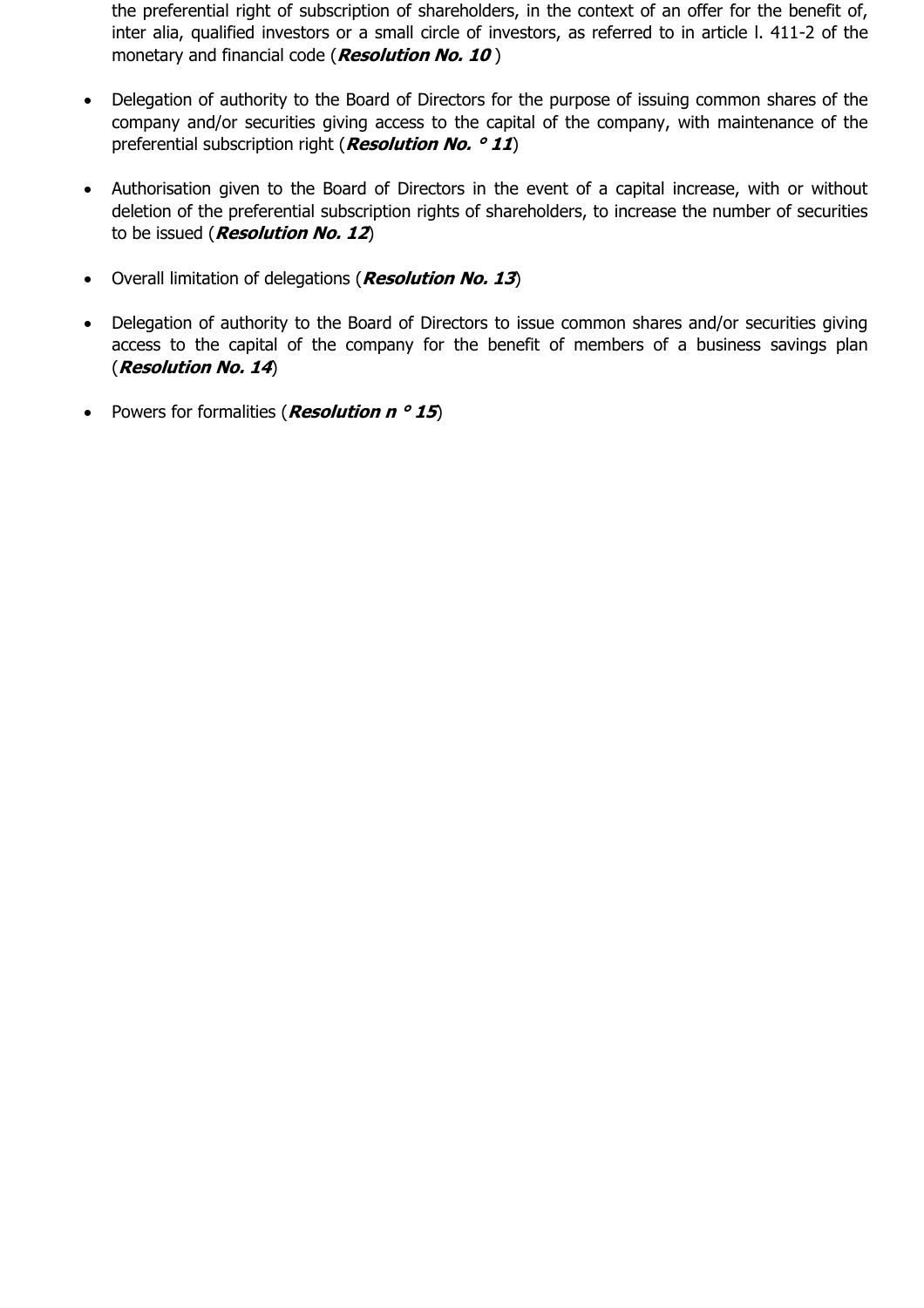## **Text of resolutions**

### **Subject to the jurisdiction of the ordinary general meeting:**

### **First resolution** (approval of the parent company financial statements for the 2018 financial year)

The general meeting, acting under the quorum and majority requirements for ordinary general meetings, after having read (i) the management report of the Board of Directors for the financial year 2018, (ii) the report of the Executive Board to the General Assembly and (iii) of the General report of External Auditor on the social accounts for the year ended 31 December 2018, **approves the** transactions that are reflected in the annual accounts or summarised in these reports, as well as the social accounts for the year ended 31 December 2018 as presented by the Board of Directors and which show a net accounting loss of (5,906,468) euros.

The general meeting acknowledges that no expenditure referred to in articles 39-4 and 39-5 of the general tax code was recorded during the financial year.

#### **Second resolution** (approval of the consolidated financial statements for the 2018 financial year)

The general meeting, acting under the quorum and majority requirements for ordinary general meetings, after having read (i) the management report of the Board of Directors for the financial year 2018, (ii) the report of the Executive Board to the General Assembly and (iii) of the General report of External Auditor on the consolidated financial statements for the year ended 31 December 2018, **approves** transactions that are recorder in the consolidated accounts or summarised in these reports, as well as the said consolidated accounts for the year ended 31 December 2018, as presented by the Board of Directors, and which show a loss of (4,738,000) euros.

#### **Third resolution** (appropriation of the result for the 2018 financial year)

The general meeting, acting under the conditions quorum and majority requirements for ordinary general meetings, after having taken note of (i) the report of the Executive Board to the general meeting and (ii) the General report of the external auditor, **decides** to allocate the net carrying loss of (5,906,468) euros for the year ended 31 December 2018 to the account again, which now amounts to a debit amount of (40.650.961) and **decides** not to distribute a dividend in respect of the said financial year.

The General Meeting acknowledges that it has not distributed dividends for the last three years.

**Fourth resolution** (review of the conventions referred to in articles L. 225-38 et seq. of the commercial code) The General Assembly, acting under the terms of quorum and majority required for ordinary general meetings, after having taken note of the statutory auditor's special report on the conventions under articles L. 225-38 et seq. of the commercial code, **approves** and/or **ratifies** the conclusions of that report and the conventions referred to therein by applying the provisions of articles l. 225-38 and l. 225-42 of the commercial code.

#### **Fifth resolution** (discharge to the Board of Directors)

The general meeting, acting under the quorum and majority requirements for ordinary general meetings, **gives** accordingly, complete and unqualified discharge to the Board of Directors of the Corporation.

#### **Sixth resolution** (authorisation for the company to repurchase its own shares)

The general meeting, acting under the quorum and majority requirements for ordinary general meetings, after having read the report of the Board of Directors, **authorises** the Board, with the option of subdelegation, under the conditions laid down in articles L. 225-209 and following of the commercial code, to purchase shares of the company in the context of the implementation of a share buyback program.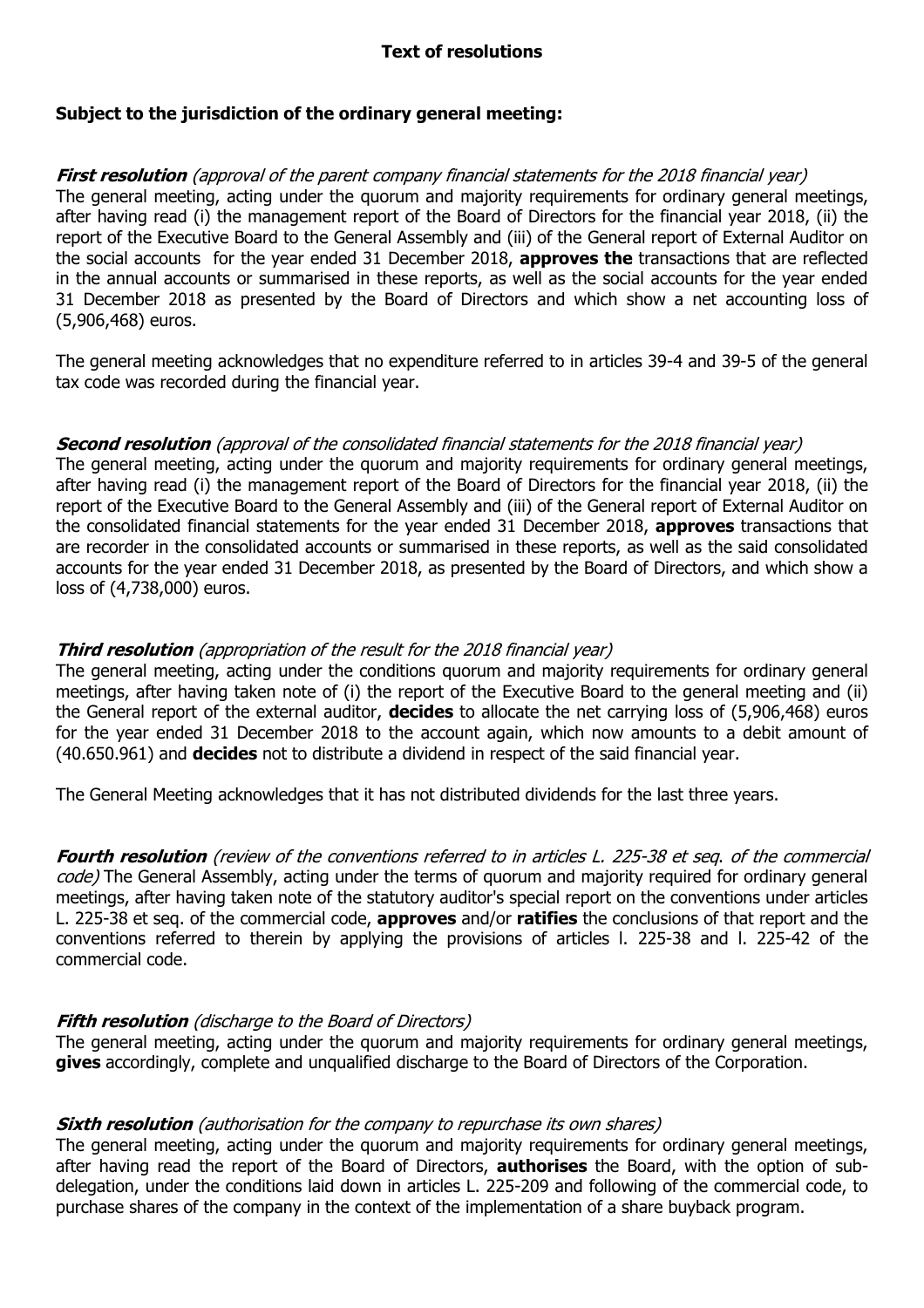The Assembly decides that:

- the maximum purchase price (excluding costs) per share is set at EUR 8.10;
- the maximum amount of funds for the implementation of this stock purchase program may not exceed EUR 100,000.

The Assembly delegates to the governing body, with the option of sub-delegation under the conditions laid down in article L. 225-209 of the commercial code, in the event of a change in the nominal share, a capital increase by incorporation of reserves, of free allocation of shares, division or consolidation of securities, distribution of reserves or any other assets, amortisation of capital or any other transaction relating to equity, the power to adjust the above-mentioned purchase price to take into account the impact of these transactions on the value of the share.

The Assembly decides that the purchases of shares of the company may relate to a number of shares such as:

- the maximum number of shares which may be purchased under this authorisation may not exceed 10% of the total number of shares comprising the share capital of the company and, as regards the acquisitions carried out for the purpose of their conservation and surrender subsequent payment or exchange in connection with a merger, demerger or contribution transaction, 5% of the total number of shares comprising the share capital of the company, being specified that (i) these limits apply to an amount of the company's share capital which shall, where appropriate, be adjusted to take into account transactions affecting the share capital subsequent to this meeting and (ii) where the shares are redeemed to promote liquidity under the conditions laid down in the general regulation of the authority of the financial markets, the number of shares taken into account for the calculation of the 10% limit mentioned above corresponds to the number of shares purchased, less the number of shares resold during the period of the authorisation; and
- the acquisitions made by the company may not in any way cause it to hold, at any time whatsoever, directly or indirectly, more than 10% of its share capital.

This authorisation is intended to enable the company to pursue the following objectives, in compliance with the applicable laws and regulations:

- (i) retain the shares of the company that have been purchased and subsequently return them to the Exchange or payment in the course of any external growth transactions, within the framework of the stock market regulations;
- (ii) to remit shares in the exercise of rights attached to securities giving access to the capital of the company;
- (iii) allocate shares to employees or corporate officers of the company and its subsidiaries under the conditions and in accordance with the provisions of the law, including the allocation of free shares, participation in the benefits of the expansion of the company, the stock option plan or through a business savings plan;
- (iv) ensure liquidity and facilitate the secondary market of the securities of the company, this animation being carried out by an investment service provider acting under a liquidity contract in accordance with the code of ethics recognised by the AMF;
- (v) annul all or part of the redeemed securities, to the extent of the adoption of the eighth resolution below; and
- (vi) carry out any other purpose authorised or which would be authorised by law or recognised or which would be recognised as a market practice by the AMF; in such a case, the company would inform its shareholders by way of a communication.

The Assembly decides that such transactions of purchase, transfer, exchange or transfer may be effected by any means, i.e. on the regulated market, on a multilateral trading system, through a systematic internaliser or including by acquisition or divestiture of blocks, or through the use of financial instruments, including derivative financial instruments traded on a regulated market or on a multilateral trading system, through a systematic or over-the-counter internaliser or through the use of vouchers, under the conditions permitted by the laws and regulations in force on the date of the transactions considered and at the time that the Board of Directors of the company or the person acting on the delegation of the Board of Directors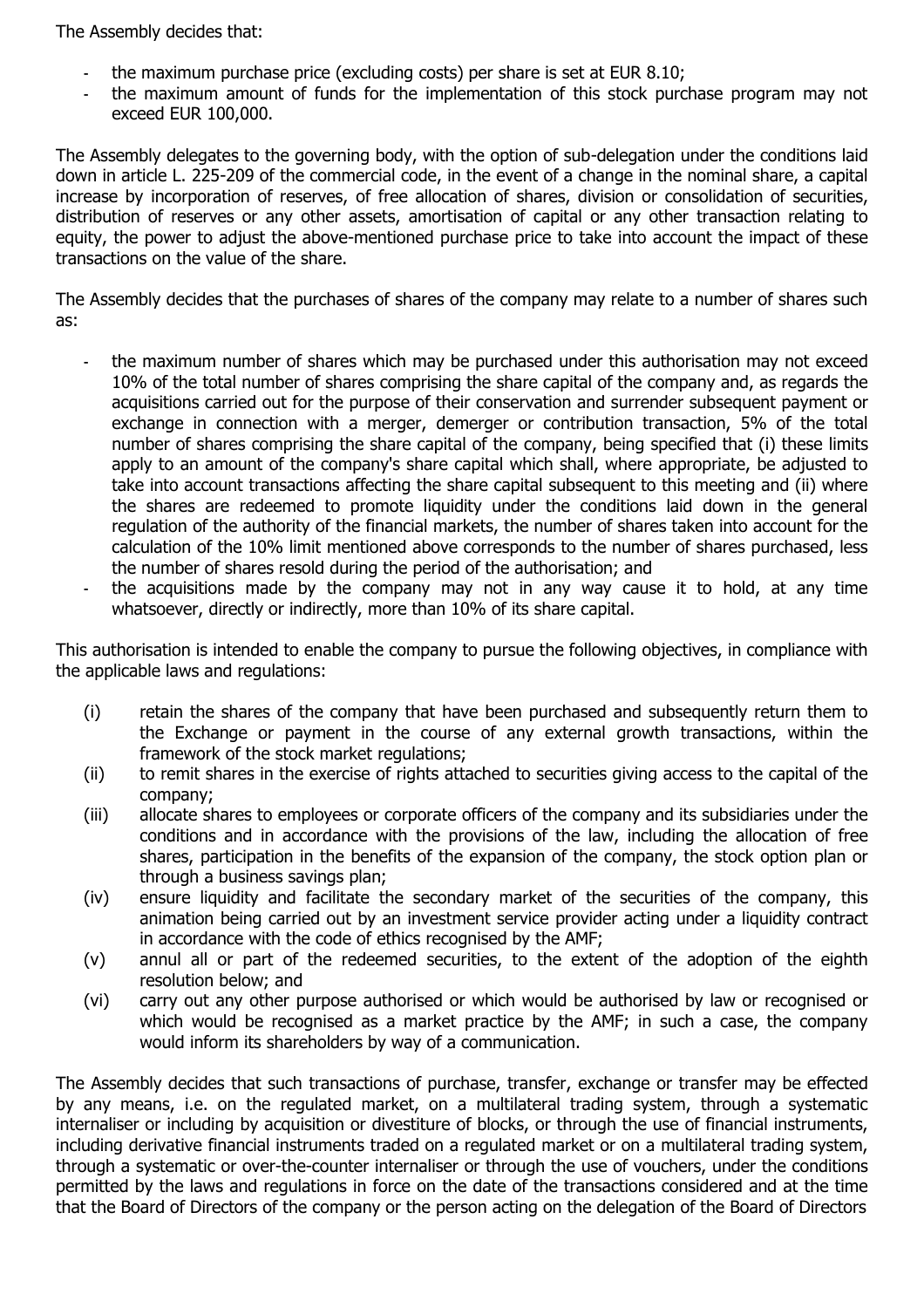will appreciate. The maximum share of the social capital acquired or transferred in the form of blocks of securities will be able to reach the limit of the entire program.

The Assembly decides that such operations may be carried out at any time, in compliance with the regulations in force, including in the period of public offer initiated by the company or for the securities thereof, subject to the legal provisions and regulations applicable to such matters.

In addition, the Assembly confers all powers on the governing body, with the option of sub-delegation under the conditions laid down in article L. 225-209 of the commercial code, to decide and carry out the implementation of this authorisation, to clarify, If necessary, the terms and in particular to pass all orders on the stock exchange or out-of-market, assign or reassign the acquired shares to the different objectives pursued under the applicable legislative and regulatory conditions, conclude all agreements in particular with regard to the maintenance of the records of purchases and sales of shares, to carry out all formalities and declarations with all agencies, in particular the AMF, and in general, to do whatever is necessary for the purposes of operations carried out pursuant to this authorisation.

The Assembly also confers all powers on the Board of Directors, if the law or the authority of the financial markets were to extend or complement the authorised objectives for the share buyback programs, to bring to the public's knowledge, under the applicable legal and regulatory conditions, any changes to the program concerning the modified objectives.

This authorisation shall be given for a period of eighteen months from this meeting.

**Seventh resolution** (determination of directors' fees to be allocated to members of the Board of Directors) The general meeting, acting under the conditions of quorum and majority of ordinary general meetings, after deliberating and taking note of the report of the Board of Directors, **decides** to allocate, as attendance fees, to the members of the Board of Directors, a maximum total amount for the year 2018 equal to £200,000 of Eur 240,000, whichever is the higher on the basis of the exchange rate applicable as at 19 June 2019.

The General Assembly shall give the Board of Directors the power to allocate all or part of this amount between its members in accordance with the terms and conditions it determines.

**Eighth resolution** (Powers for formalities.) The general meeting gives full powers to the bearer of a copy, a copy or an excerpt of the minutes of these presents in order to complete the legal formalities.

# **Under the jurisdiction of the extraordinary** general meeting**:**

**Ninth resolution** (delegation of authority granted to the Board of Directors to issue ordinary shares of the company and/or securities giving access to the capital of the company, with the cancellation of the preferential right of subscription of shareholders for the benefit of a class of persons)

The general meeting, acting under the quorum and majority requirements for extraordinary general meetings, after having read the report of the Board of Directors and the special report of the external auditor, conforming to articles l. 225-129 to l. 225-129-6, L. 225-135, l. 225-138, l. 228-91 et seq. of the commercial code:

1. Delegates to the Board of Directors, with the option of sub-delegation, the power to decide on the issue, without preferential subscription rights, on one or more occasions, in the proportions and at the times it determines, both in France and abroad, ordinary shares or any other securities giving access to the capital of the company, such transferable securities issuable in euros, in foreign currency or in any monetary units established by reference to several currencies, those shares conferring the same rights as the previous shares, subject to their date of enjoyment;

2. Decides that the Board of Directors shall determine the rights of the shares and/or securities giving access to the capital of the company; on the other hand, it decides that any issuance of preference shares and securities giving access to preference shares is expressly excluded;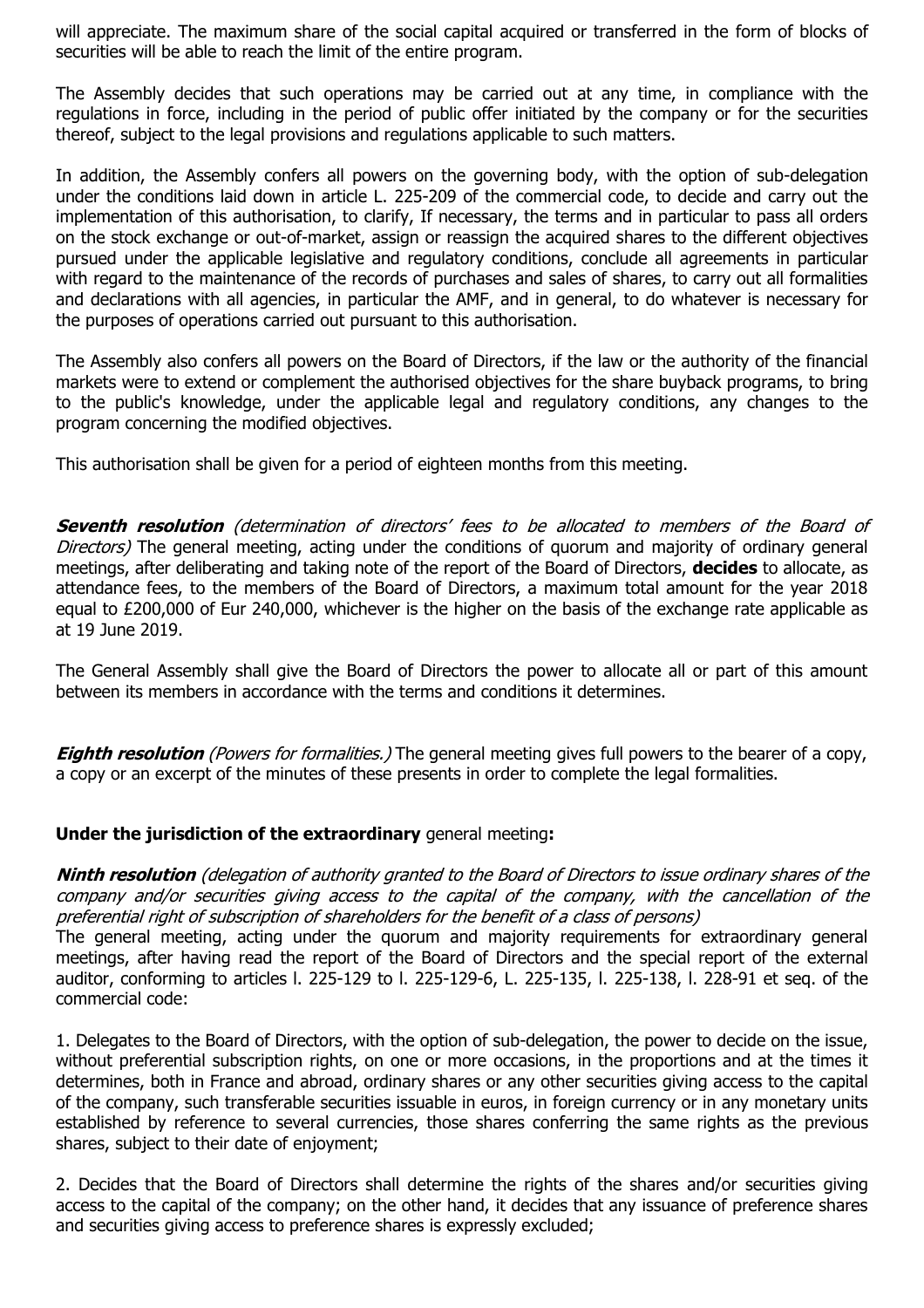3. Decides that the nominal amount of the capital increases that may be carried out, immediately or in the future, by virtue of this delegation may not exceed an aggregate nominal amount of 1,900,000 euros, or its equivalent in foreign currency, it being specified that this amount will be deducted from the overall nominal limit of 2,500,000 euros provided for in the thirteenth resolution and that this amount does not take into account any adjustments that may be made in accordance with applicable laws and regulations and, where applicable, to contractual stipulations providing for other cases of adjustment, to preserve the rights of holders of securities or other rights giving access to the capital;

4. Decides to cancel the preferential subscription rights of shareholders to the securities covered by this resolution and to reserve the right to subscribe them to industrial or commercial companies in the health/pharmaceutical sector/ biotechnological or fund managers of collective savings under French or foreign law investing, directly or indirectly, through a French or foreign financial intermediary, in the health/pharmaceutical/ biotechnology or individuals with a significant net worth (at least EUR 500,000), investing directly or indirectly through any legal entity and/or a French or foreign financial intermediary, and having experience in the health/pharmaceutical/biotechnology sector;

5. Notes that if subscriptions have not absorbed all of an issue of shares or securities, the Board of Directors may limit the amount of the operation to the amount of the subscriptions received;

6. Acknowledges that this delegation automatically entails, for the benefit of the holders of securities issued pursuant to this resolution and giving access to the share capital of the Company, shareholders' waiver of their preferential subscription right to the shares or securities giving access to the capital to which these securities entitle immediately or in the future;

7.Decides that the issue price of the shares issued under this delegation shall be at least equal to the weighted average of the quoted prices of the shares chosen from a period of between five and thirty consecutive trading sessions among the last thirty trading sessions preceding the fixing of the issue price with a maximum permitted discount of 20%, after correction, if applicable, of this amount to take account of the difference on the date of possession;

8. Resolves that the issue price of the securities giving access to the capital shall be such that the amount received immediately by the Company plus, where applicable, the amount that may subsequently be collected by it, that is, for each share issued in consequence of the issue of these other securities, at least equal to the issue price defined in the above paragraph;

9. Decides that the Board of directors shall have all powers to implement this delegation of authority and, in particular, to the effect of:

- decide on the issue of securities, determine the terms and conditions of the transactions, determine the form and characteristics of the securities to be issued and set the conditions of subscription, the terms of their release, their date of entitlement (with a possible date of enjoyment retroactive), the manner in which the securities issued on the basis of this delegation will give access to common shares of the Company;
- determine the list of the beneficiary or beneficiaries of the cancellation of the preferential subscription right within the categories defined in paragraph 4 of this resolution and the number of shares or securities allocated to each of them;
- apply the amount of costs related to these capital increases to the share premium account, if deemed appropriate, deduct from it the sums necessary to increase the legal reserve to one-tenth of the new share capital after each issue;
- record the completion of the share capital increase, amend the Articles of Association and carry out, directly or by proxy, all transactions and formalities related to the share capital increases carried out pursuant to this authorisation;

In addition, the Board of Directors may generally take all the necessary measures and conclude all agreements to achieve the successful completion of the proposed issue, to carry out all the formalities required for the admission of the shares issued on the Euronext Growth Paris market or any other market;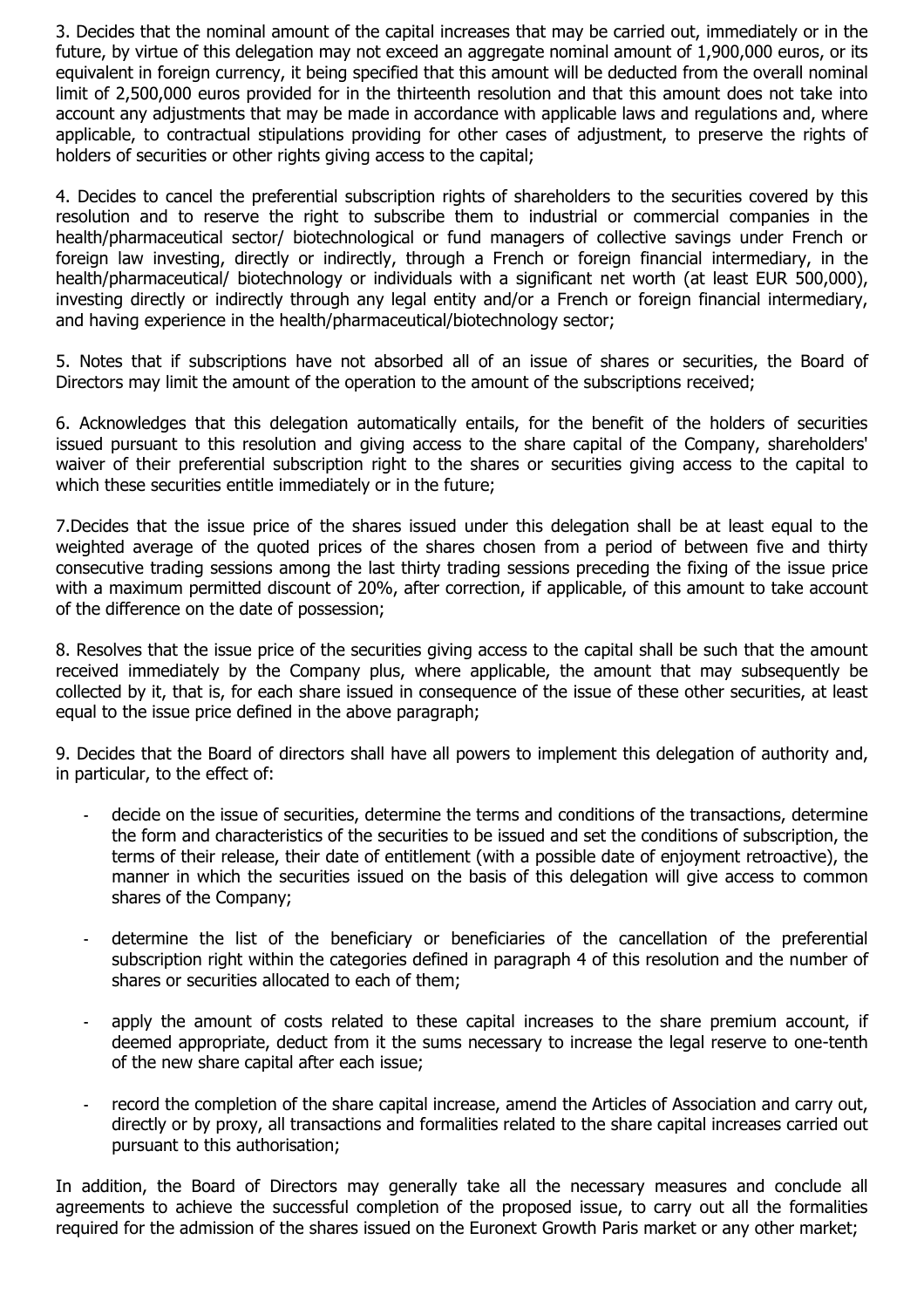10. Acknowledges that, should the Board of Directors use the delegation of authority conferred upon it in this resolution, the Board of Directors will report to the following ordinary general meeting in accordance with the law and applicable regulations, the use made of the authorisations conferred in this resolution; and

11. The delegation thus conferred on the Board of Directors is valid for a period of 18 months from this meeting

**Tenth resolution** (delegation of authority to consent to the Board of Directors to issue common shares and/or transferable securities giving immediate and/or future access to the company's capital, with cancellation of the preferential subscription right of shareholders, in the context of an offer for the benefit of, inter alia, qualified investors or a small circle of investors, as referred to in article l. 411-2 of the monetary code and the General Meeting, acting under the conditions of quorum and majority required for the assemblies of the extraordinary circumstances, after having been made aware of the report of the Board of directors and the special report of the external auditor, in accordance with articles l . 225-129 to l. 225-129-6, l. 225-135, l. 225-138, L. 228-91 et seq. of the commercial code:

1. Delegates to the Board of Directors, with the option of sub-delegation, the power to decide the issue, by an offer referred to in article l. 411-2 II of the monetary and financial code, on one or more occassions, in the proportions and at times that it determines, both in France and abroad, common shares or any other securities giving access to the capital of the company, to subscribe in cash, such shares conferring the same rights as the previous shares, subject to their date of possession;

2. Decides that the Board of Directors shall determine the rights of the shares and/or securities giving access to the capital of the company; on the other hand, it decides that any issue of preference shares and securities giving access to preference shares is expressly excluded;

3. Decides that the maximum nominal amount of capital increases that may be realised, immediately or in the future, under this delegation may not exceed an aggregate nominal amount of €375,000, it being specified that this amount will be charged to the overall nominal ceiling of €2,500,000 provided for in the thirteenth resolution of this meeting and that this amount does not take into account any adjustments that may be made in accordance with the applicable laws and regulations and, where applicable, the contractual provisions providing for other cases of adjustment, to preserve the rights of the holders of securities or other rights giving access to the capital, being specified in any event that issues of equity securities made exclusively by an offer referred to in section II of the article L.411-2 of the French Monetary and Financial Code and this pursuant to this delegation will not be limited by the regulations applicable on the day of the issue (for indicative purposes, to date the issue of equity securities carried out by an offer referred to in II of Article L.411-2 of the French Monetary Code and financial limit is limited to 20% of the capital per year);

4. Decides to abolish the preferential subscription rights of shareholders to the securities to be issued by the company under this delegation of authority;

5. Acknowledges that if the subscriptions have not absorbed the entire issue of shares or securities, the Board of Directors may limit the amount of the transaction to the amount of subscriptions received;

6. Acknowledges that this delegation automatically entails, for the benefit of the holders of securities issued pursuant to this resolution and giving access to the share capital of the Company, shareholders' waiver of their preferential subscription right to the shares or securities giving access to the Company the capital to which these securities give right immediately or in the future;

7. Decides that the issue price of shares issued pursuant to this delegation shall be at least equal to the weighted average of the quoted prices of the shares chosen from a period of between five and thirty consecutive meetings among the last thirty trading sessions preceding the fixing of the price of the issue with a maximum discount of 20%, after correction, if applicable, of this amount to take account of the difference in the date of possession;

8. Resolves that the issue price of the securities giving access to the capital shall be such that the amount received immediately by the Company plus, where applicable, the amount that may subsequently be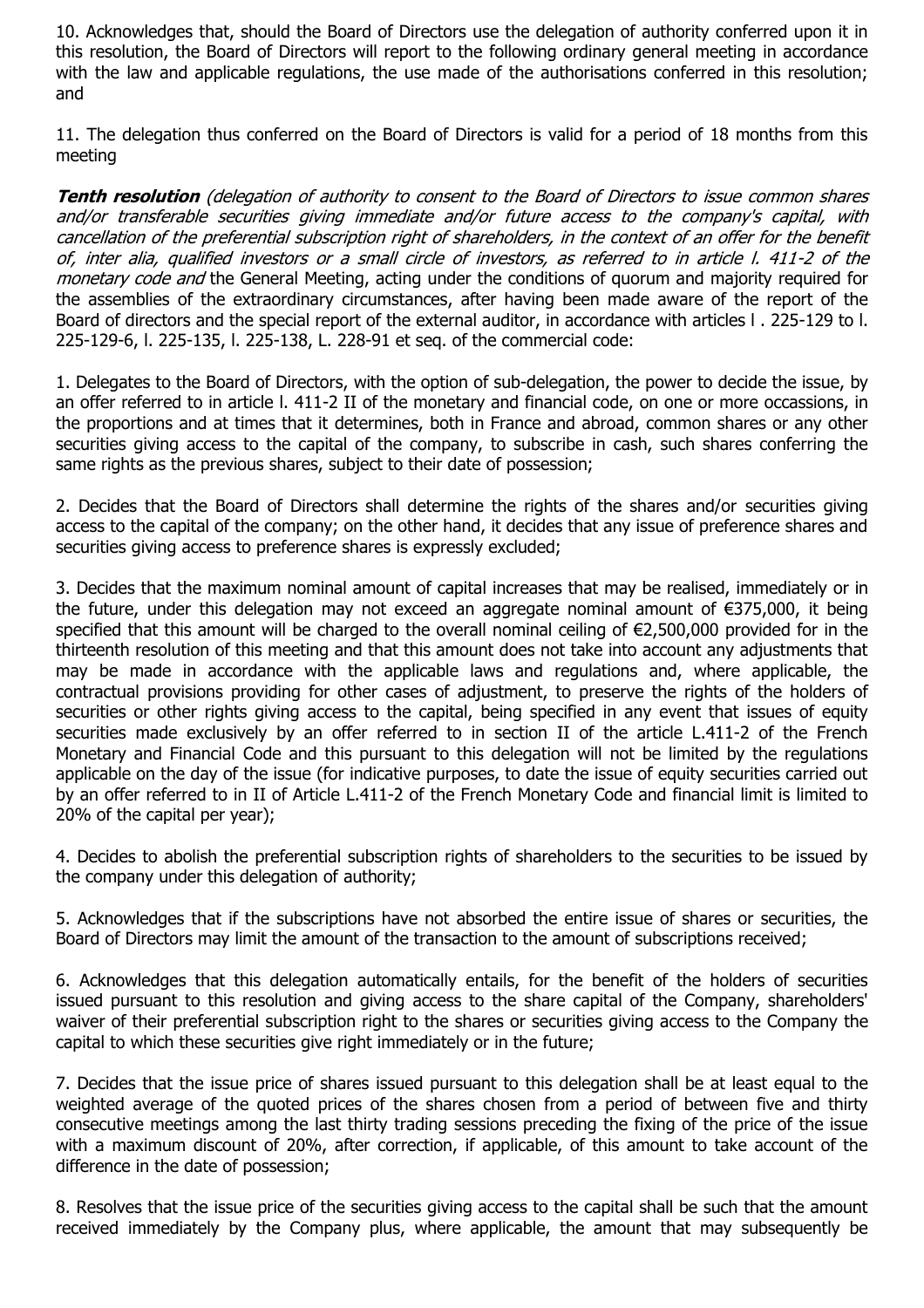collected by it, that is, for each share issued in consequence of the issue of these other securities, at least equal to the issue price defined in the above paragraph;

9. Decides that the Board of Directors will have full powers to implement this delegation of authority, in particular to:

- decide on the issue of securities, determine the terms and conditions of the transactions, determine the form and characteristics of the securities to be issued and set the conditions of subscription, the terms of their release, their date of entitlement (with a possible date of enjoyment retroactive), the manner in which the securities issued on the basis of this delegation will give access to common shares of the Company;
- determine the list of the beneficiary or beneficiaries of the cancellation of the preferential subscription right within the categories defined in paragraph 4 of this resolution and the number of shares or securities allocated to each of them;
- apply the amount of costs related to these capital increases to the share premium account, if deemed appropriate, deduct from it the sums necessary to increase the legal reserve to one-tenth of the new share capital after each issue;
- record the completion of the share capital increase, amend the Articles of Association and carry out, directly or by proxy, all transactions and formalities related to the share capital increases carried out pursuant to this authorisation;

In addition, the Board of Directors may generally take all the necessary measures and conclude all agreements to achieve the successful completion of the proposed issue, to carry out all the formalities required for the admission of the shares issued on the Euronext Growth Paris market or any other market;

10. Acknowledges that, should the Board of Directors use the delegation of authority conferred upon it in this resolution, the Board of Directors will report to the following ordinary general meeting in accordance with the law and applicable regulations, the use made of the authorisations conferred in this resolution; and

11. The delegation thus conferred on the Board of Directors is valid for a period of 18 months from this meeting.

**Eleventh resolution** (Delegation of authority to the Board of Directors to issue ordinary shares of the Company and / or securities giving access to the capital of the Company, with preferential subscription rights maintained) - The general meeting, acting under the conditions of quorum and majority required for extraordinary general meetings, after deliberation and knowledge of the report of the Board of Directors and the special report of the External Auditor:

1. Delegates to the Board of Directors, with the option of sub-delegation, jurisdiction to decide the issue, with maintenance of the preferential right of subscription, once or several times, in the proportions and at such times as it will decide, both in France and overseas, shares or any other securities giving access to the capital of the company, subscribed in cash, such actions conferring the same rights as previous shares, subject to their date of possession;

2. Decides that the Board of Directors will set shares and/or securities rights giving access to the capital of the company; however it decides to expressly exclude any issue of preference shares and securities giving access to preference shares;

3. Decides that the nominal amount of the capital increases that may be carried out, immediately or in the future, under this delegation of authority may not exceed a total nominal amount of  $\epsilon$  375,000, it being specified that this amount will be charged to the overall nominal limit of 2,500,000 euros provided for in the thirteenth resolution of this meeting and that this amount does not take into account any adjustments that may be made in accordance with the applicable laws and regulations and, as the case may be, contractual stipulations providing for other cases of adjustment, to preserve the rights of holders of securities or other rights giving access to capital;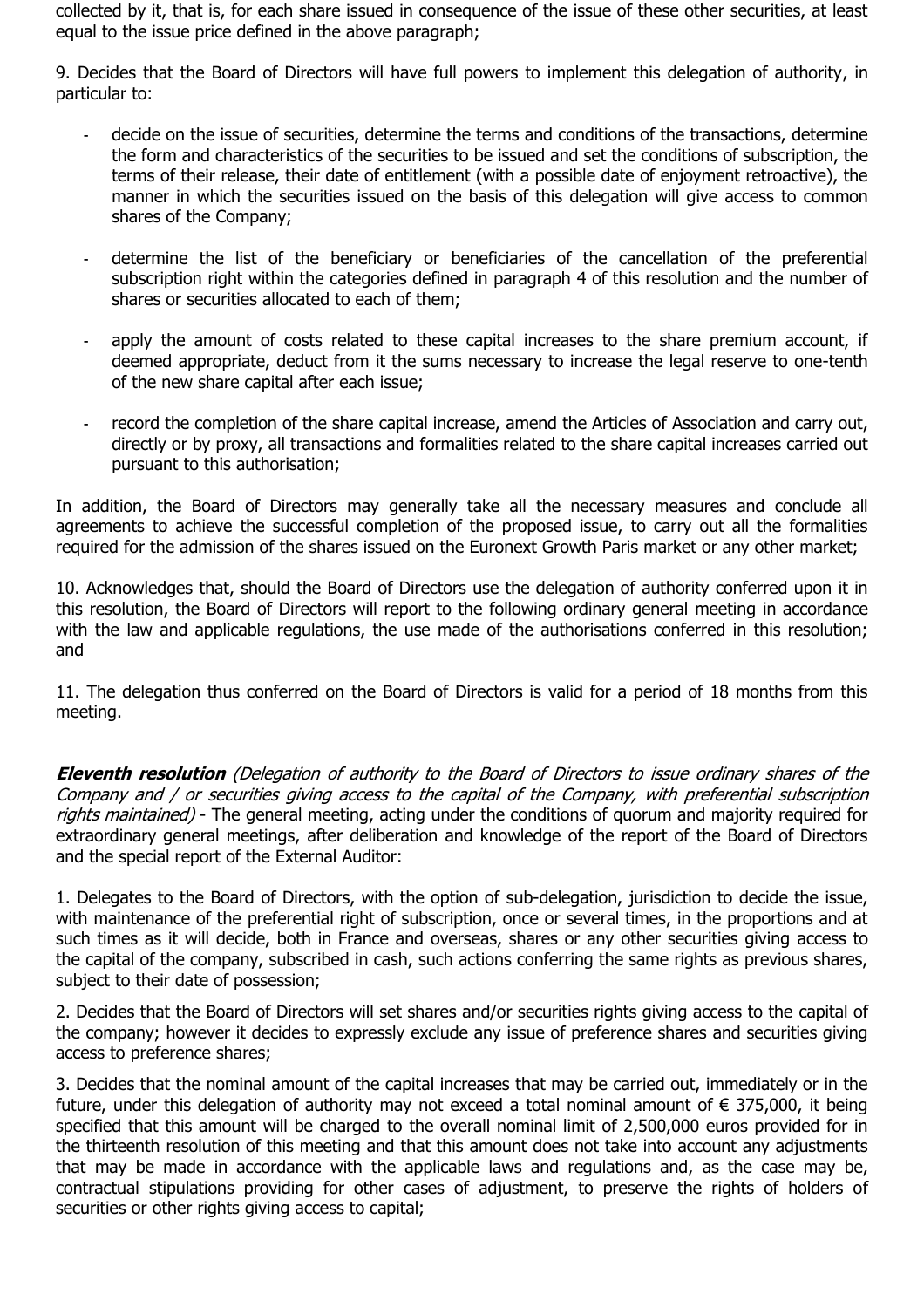4. Note that this delegation carries full right to the benefit of the holders of securities issued on the basis of this resolution and giving access to the capital of the company waiver of shareholders to their preferential subscription right to the shares or securities giving access to the capital that these securities entitle immediately or at term;

5. Decides that the issue price of the shares issued pursuant to this delegation will be at least equal to the weighted average of the quoted share prices of the share chosen from a period comprising between five and thirty consecutive trading sessions among the last thirty trading days preceding the fixing of the price of the issue reduced by a maximum discount of 20%, after adjustment if necessary, of this amount to take account of the difference of date of possession;

6. Decides that shareholders may exercise their preferential subscription right under the conditions provided by law, on an irreducible basis. In addition, the Board of Directors shall have the right to give shareholders the right to subscribe on a reducible basis a number of securities higher than they could subscribe to hold, in proportion to the rights of subscription available to them and, in any case, within the limits of their application; If subscriptions on an irreducible basis and, if necessary, on a reducible basis, have not absorbed all of an issue of such shares as defined above, the Board of Directors may use, to the extent that it deems appropriate, one or other methods offered by article L. 225 - 134 of the Commercial Code;

7. Decides that the governing body shall have all powers, with the option of sub-delegation under the conditions laid down by law, to implement this delegation of authority, in particular with regard to:

- decide the issuance of securities, set the terms and conditions of operations, determine the form and the characteristics of the Securities issue and set the subscription terms, the terms of their release, their date of possession (with a permitted date of retroactive possession), the terms by which the securities issued on the basis of this delegation will give access to common shares of the company;
- charge on the "share premium" account the amount of costs related to these capital increases and take, if they think fit, the sums necessary to carry the legal reserve to a tenth of the new capital after every show;
- ensure the achievement of the capital increase, proceed to the consequential amendment of the articles of association and perform, directly or by proxy, all operations and formalities related to the share capital increases carried out in application of this authorisation;

In addition, the Board of Directors may take all normal useful steps and conclude all agreements to achieve the completion of the proposed share issue, conduct all formalities required for admission of issued shares at the negotiations on the Euronext Growth Paris market or any other market;

8. Acknowledges that, assuming that the governing body is to use the delegation of authority conferred on it in this resolution, it shall report to the first ordinary general meeting, which is subsequently convened the implementation of the said delegation of competence, in accordance with the law and the regulations, of the use made of that delegation.

9. This delegation of authority shall be given for a period of 26 months from this meeting.

**Twelfth resolution** (authorisation given to the Board of Directors in the event of a capital increase, with or without deletion of the preferential subscription rights of shareholders, to increase the number of securities to be issued) The general meeting, acting under the conditions of quorum and majority of the extraordinary general meetings, after having deliberated and taken note of the report of the Board of Directors and the special report of the External Auditor, in accordance with the provisions of article L .225- 135-1 of the French Commercial Code:

1. Authorises the Board of Directors, with the option of sub-delegation, to increase the number of securities to be issued for each of the issues with or without preferential subscription rights decided under the ninth, tenth and eleventh resolutions of this meeting, in the thirty days of the closing of the subscription up to a limit of 15% of the initial issue and at the same price as that used for the initial issue; and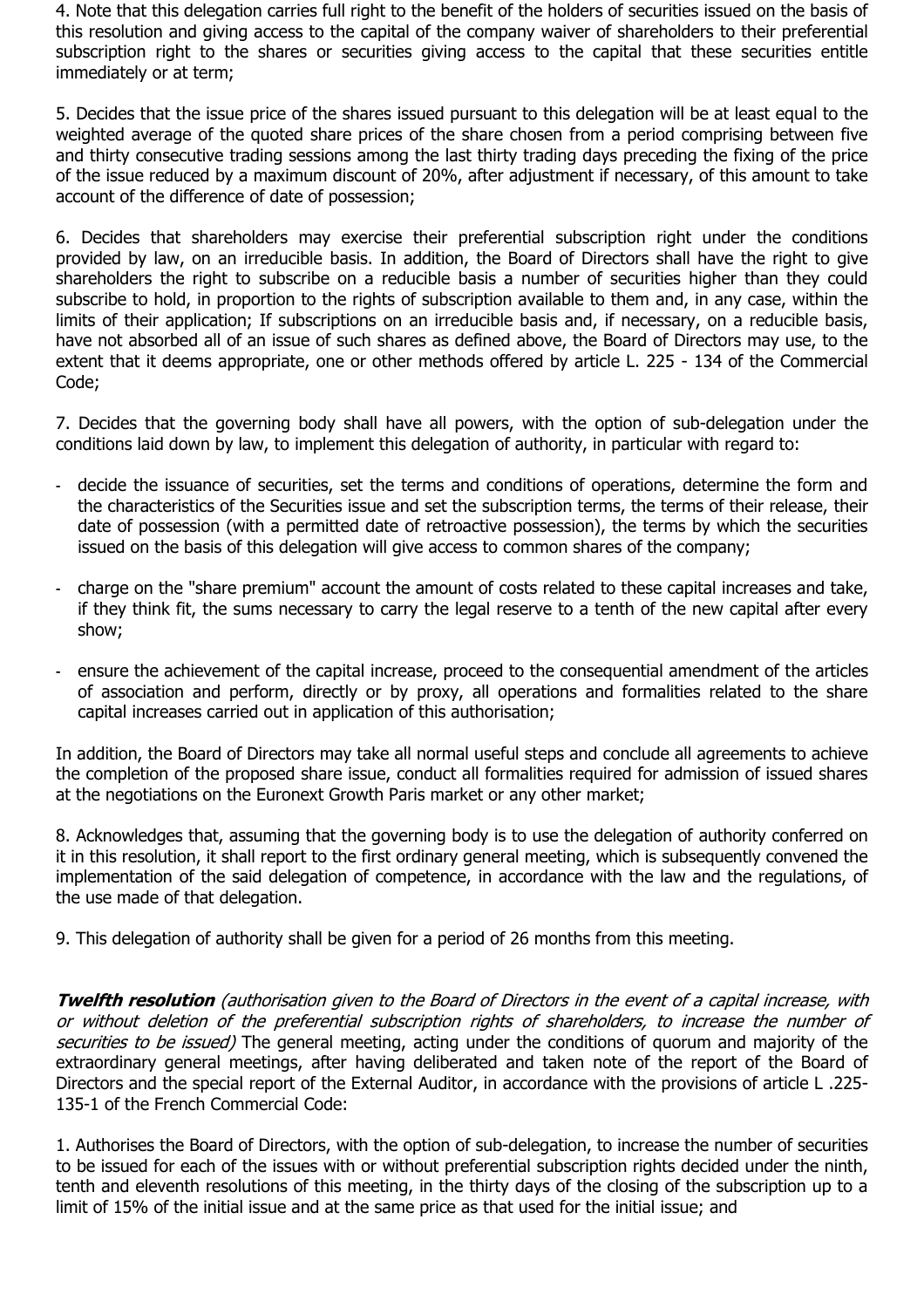2. Decides that the maximum nominal amount of the capital increases that may be met under the abovethe total nominal amount of the capital increase fixed by the thirteenth resolution of this Assembly.

The authorisation granted to the Board of directors under the present resolution is valid for a period of 18 months from the date of this Assembly.

**Thirteenth resolution** *(Global limit of delegations.)* - The general meeting, voting under the conditions of quorum and majority of extraordinary general meetings, after having deliberated, decides that the total amount of the share capital increases that may be carried out immediately and / or under ninth to twelfth resolutions of this General Meeting, may not exceed an overall nominal amount of €2,500,000, it being specified that this overall amount does not take into account any adjustments that may be made in accordance with the legal and regulatory provisions. applicable, and where applicable, contractual stipulations providing for other cases of adjustment, to preserve the rights of holders of securities or other rights giving access to the capital.

**Fourteenth resolution** (Delegation of authority to the Board of Directors to issue ordinary shares and / or securities giving access to the capital of the Company for the benefit of members of a company savings  $p$ lan) - The general meeting, acting under the conditions of quorum and majority of the extraordinary general meetings, after deliberation and knowledge taken of the report of the Board of Directors and the special report of the External Auditor, within the framework of the provisions of articles L.3332-18 and following of the Labor Code and Article L.225-138-1 of the French Commercial Code and in accordance with Article L.225-129-6 of the same Code:

1. Delegates to the Board of Directors all powers to increase, on one or more occasions, in the proportions and at the times that it determines, the share capital of the Company of a maximum nominal amount of 2,600 euros , by issuing shares or other securities giving access to the capital of the Company, reserved for members of a company savings plan of the Company and of French or foreign companies related to it in the conditions of Article L.225-180 of the Commercial Code and Article L.3344-1 of the Labor Code;

2. Decides that the subscription price of the new shares will be set by the Board of Directors in accordance with the provisions of Article L.3332-20 of the French Labor Code, it being understood that the subscription price may include a discount in relation to the value of the shares determined by the Board of Directors, respectively 20% and 30% depending on whether the securities subscribed, directly or indirectly, correspond to assets whose duration of unavailability, stipulated by the savings plan considered, is less than 10 years or greater than or equal to 10 years;

3. The Board of Directors may also decide to substitute all or part of the discount by the free allocation of shares or other securities giving access to the capital of the Company, existing or to be issued, the total benefit resulting from this allocation and, if applicable, the discount mentioned above, which may not exceed the total benefit that would have been received by the members of the savings plan if this difference had been 20% or 30% when the duration of unavailability provided for in the plan pursuant to Articles L.3332-25 et seq. of the Labor Code is greater than or equal to 10 years;

4. Decides, pursuant to Article L.3332-21 of the Labor Code, that the Board of Directors may also decide to grant, free of charge, shares to be issued or already issued or other securities giving access to the capital of the Company to be issued or already issued, in respect of the contribution, provided that the consideration of their pecuniary value, evaluated at the subscription price, has the effect of exceeding the limits provided for Articles L. 3332-10 et seq. of the Labor Code;

5. Decides to delete the preferential subscription rights of shareholders in the new shares or other securities giving access to the capital and securities which will be entitled to the securities implemented by the present resolution for the purposes of a plan of company;

6. Decides that the characteristics of the other securities giving access to the capital of the Company will be determined by the Board of Directors under the conditions set by the regulations;

7. Decides that the Board of Directors shall have full powers, with the option of delegating or subdelegating, in accordance with the legal and regulatory provisions, to implement this resolution and in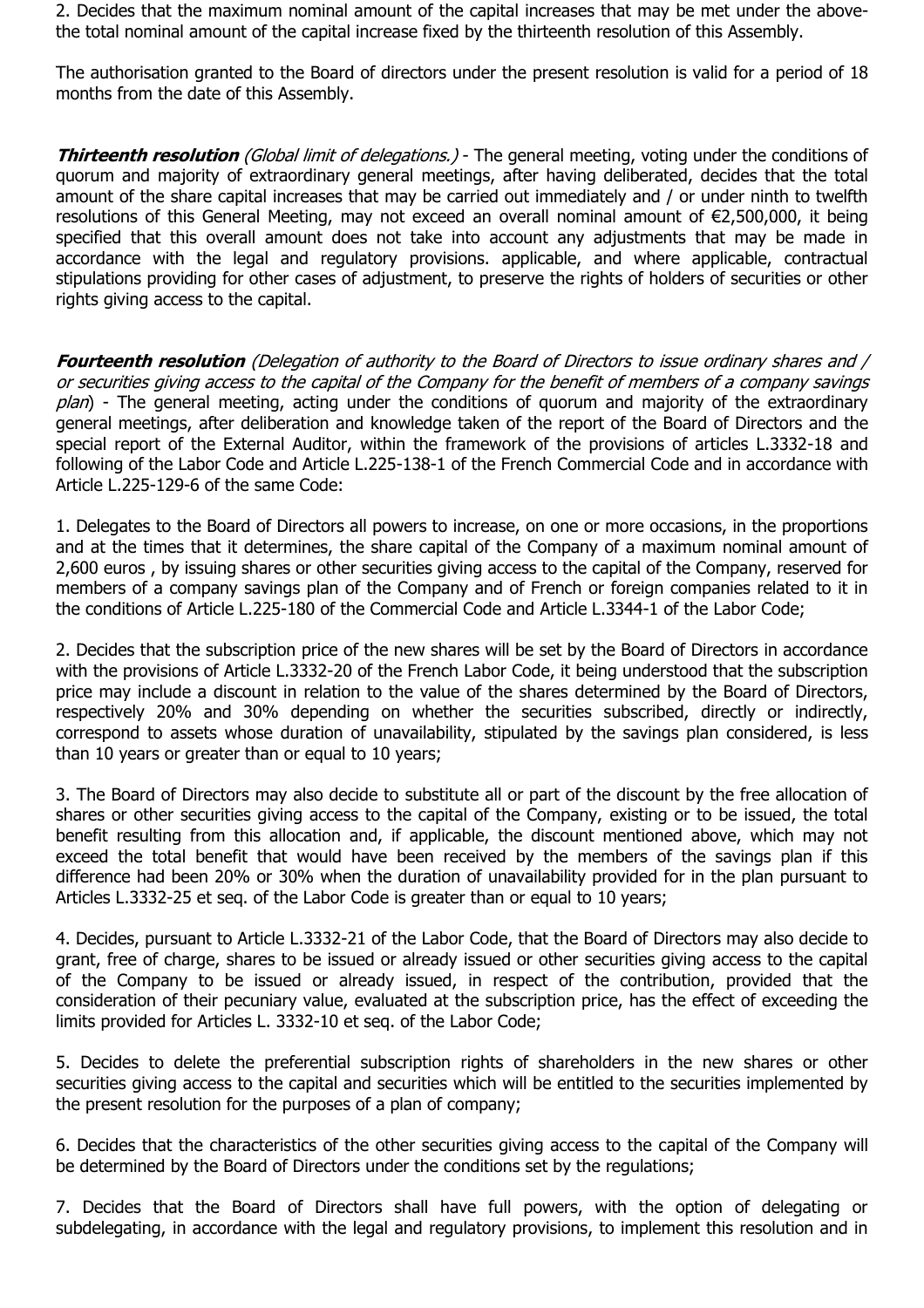particular to fix the terms and conditions of the transactions and to set the dates and the terms and conditions of the issues that will be carried out pursuant to this authorisation, set the opening and closing dates of the subscriptions, the dates of enjoyment of the securities issued, the terms of release of the shares and other securities giving access to the capital of the Company, grant time limits for the release of the shares and, as the case may be, other securities giving access to the Company's share capital, request the listing on the stock market of securities created wherever it may advise, record the completion of the capital increases to the extent of the amount of shares that will actually be subscribed, perform, directly or by all transactions and formalities relating to increases in the share capital and at its sole decision and, if it deems it appropriate, charge the costs of the capital increases to the amount of the premiums relating to these increases and deduct from this amount the sums necessary to increase the legal reserve to one-tenth of the new capital after each increase; and

8. The delegation to the Board of directors shall be valid for a period of 18 months from the date of this Assembly.

**Fifteenth resolution** (Powers for formalities.) The general meeting gives full powers to the bearer of a copy, a copy or an excerpt of the minutes of these presents for the purpose of carrying out the legal formalities.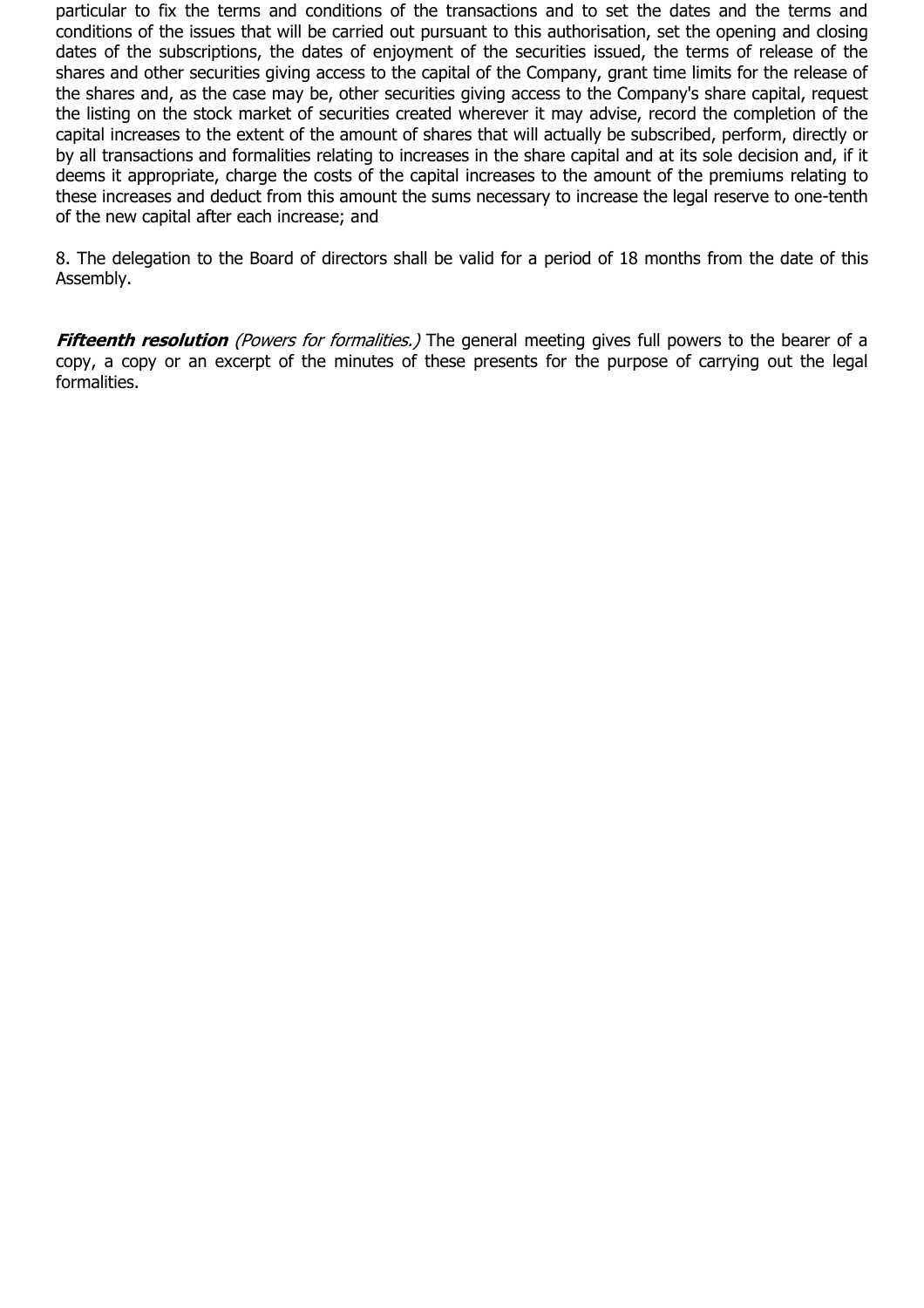Terms of participation and voting at the general meeting. Any shareholder, regardless of the number of shares he / she owns, has the right to attend the meeting, either by attending personally, by being represented or by voting by mail.

In accordance with Article R.225-85 of the French Commercial Code, only shareholders entitled to such status by the registration of the securities in their name or on behalf of the intermediary will be admitted to attend the meeting. registered on their behalf, on the second working day preceding the meeting at midnight (Paris time), either in the registered share accounts of the company kept by the proxy holder for the Company, the CM-CIC Market Solutions, or in the bearer share accounts held by an authorised intermediary holder of their securities accounts.

The registration or the accounting registration of the securities in the bearer share accounts kept by the authorised intermediary must be evidenced by a certificate of participation issued by the intermediary, which must be attached to the postal voting or proxy form. Any shareholder wishing to vote by proxy or by mail may request from the Company at least six days before the date of the meeting, the single postal or proxy voting form provided for in Article R. 225-76 of the French Commercial Code at the following email address: investor.relations@novacyt.com.

This form, duly completed and signed, must then be returned to the Company where it must be sent at least three days before the meeting. In accordance with the provisions of article R.225-79 of the French Commercial Code, the proxy given by a shareholder to be represented at the meeting is signed by the latter, if necessary by a secure electronic signature process within the meaning of the decree ND 2001-272 of March 30th, 2001, and indicates his name, first name and residence. The notification to the Company of the appointment of an agent may be sent electronically in the following manner: the registered shareholder must send an attachment of an e-mail, to the address investor.relations@novacyt.com , a scanned copy of the proxy voting form signed specifying his name, first name and address and the surname, first name and address of the appointed representative. For bearer shareholders, the form must be accompanied by a certificate of participation issued by the securities depository intermediary. The shareholder may revoke his mandate, it being specified that the revocation must be made in the same form as that required for the appointment of the proxy (in writing or electronically) and communicated to the Company. The mandate or the postal vote given for the meeting is valid for any successive meetings that would be convened with the same agenda. In addition, any shareholder who has already voted by correspondence or sent a proxy, will no longer be able to choose another method of participation in the meeting. There is no provision for voting or participation by videoconference or by means of telecommunication for this meeting and, therefore, no site referred to in Article R.225-61 of the French Commercial Code will be created to this end.

Registration of points and draft resolutions on the agenda. - Requests for the inclusion of items or draft resolutions on the agenda by shareholders fulfilling the conditions provided for by Article R.225-71 of the French Commercial Code must be sent by registered letter with acknowledgment of receipt request at the following address NOVACYT, 13 Avenue Morane Saulnier, 78140 VELIZY VILLACOUBLAY, or by email at the following address: investor.relations@novacyt.com, no later than the 25th day (calendar) preceding the date of the general meeting, without being able to be sent more than 20 calendar days after the date of this notice, in accordance with article R.225-73 of the French Commercial Code. Requests for the registration of items or draft resolutions must be accompanied by a certificate of registration in an account, and for draft resolutions, the text of the draft resolutions and, where appropriate, a brief statement of reasons. The examination of the point or the resolution is subject to the transmission, by the authors of the request, of a new certificate justifying the accounting registration of the securities in the same accounts on the second business day preceding the meeting.

Each shareholder has the option to address to the Board of Directors, which will answer in session, the written questions of their choice. Questions must be sent by registered letter with acknowledgment of receipt request at the following address: NOVACYT, 13 Avenue Morane Saulnier, 78140 VELIZY VILLACOUBLAY or by email at the following address investor.relations@novacyt.com. They are accompanied by a certificate of registration either in the registered share accounts kept for the Company by its agent, the CM-CIC Securities, or in the bearer share accounts held by an authorised intermediary.